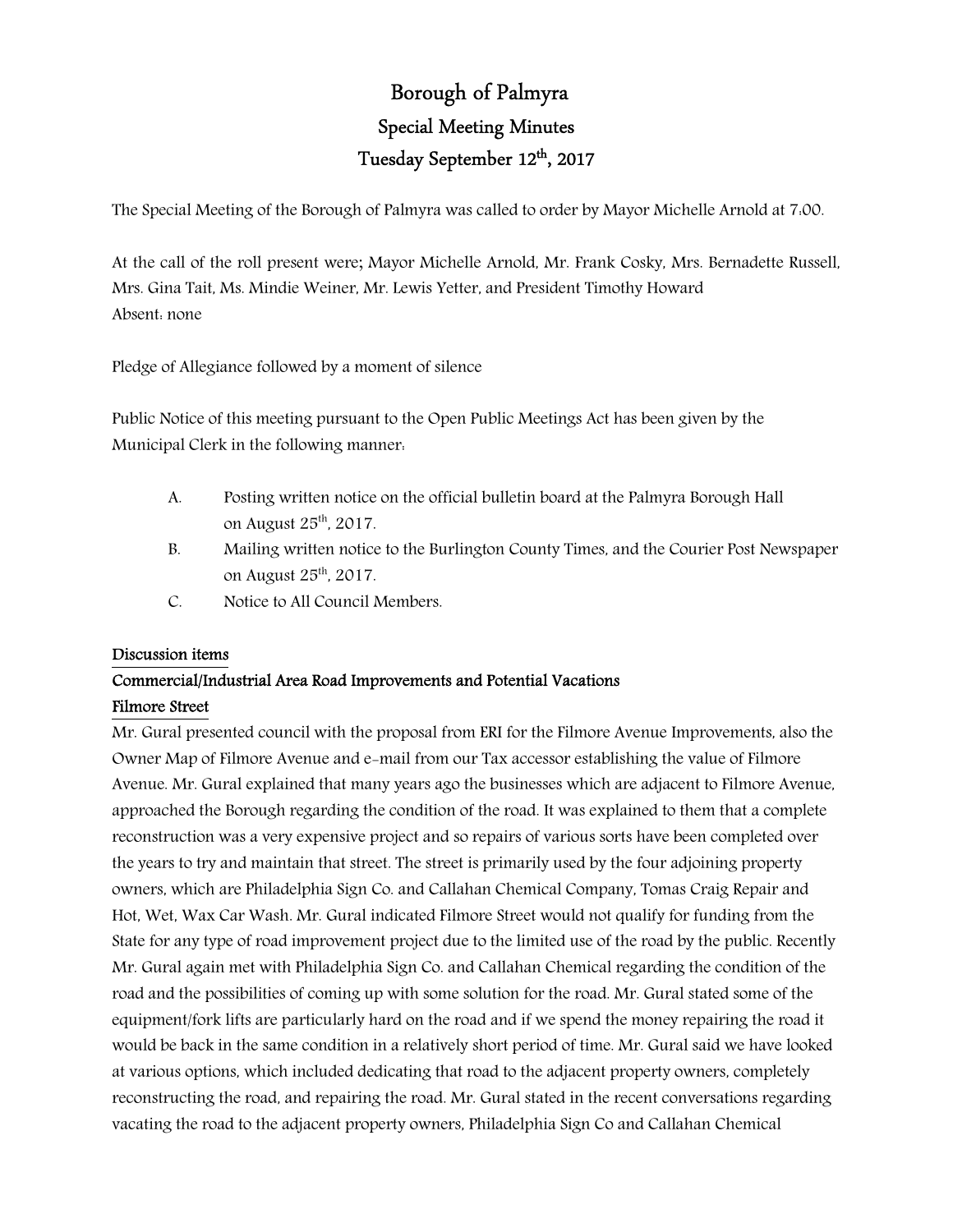displayed a positive interest however the other two owners have not expressed anything, and in order to proceed with something of this nature all the property owners would need to be receptive to the idea. Mr. McMahon assessed an approximate value of \$87,750.00 to the road. Mr. Gural noted the proposal prepared by ERI for the construction cost has changed from \$97,069.50 to \$75,805.40 due to the configuration of the drainage and completing asphalt gutters instead of concrete gutters. Ms. Weiner inquired when the last time was that the road was paved. Mr. Gural indicated it was cold patch repaired earlier this year. Ms. Weiner asked if it was included on the road conditions inventory map. Mr. Kirchner indicated it was and it is one of the worst roads of the municipality. Additional discussion was had regarding the street, vacating it, repairing it, the companies adjoining it and who has access to and from Filmore Street to their property. Mr. Gural inquired if it was possible for an adjoining property owner to give up his right to ownership of the roadway. Mr. Rosenberg indicated it was possible however it had to be offered to all adjacent property owners initially. Mr. Kirchner indicated if the Borough vacated the street, property owners giving up their right to that property would have to be willing give an easement, additionally all property owners would have to be willing to give an easement to the Borough to allow for access to underground utilities, etc. Mr. Gural indicated both Philadelphia Sign Company and Callahan Chemical are willing to help with the costs of the repairs however they were concerned about the costs/rates if the Borough placed the project out for bid.

#### Orchard Avenue

Mr. Gural indicated another issue is Orchard Avenue, most of the properties adjoining Orchard Avenue are owned by Kerbeck. Orchard Avenue from Third Street to Jefferson Street mostly serves one entity, Kerbeck. Mr. Kerbeck approached us regarding getting the road completely repaired as opposed to patching and spot repairs as we have been doing. Mr. Gural indicated that many times if you go into the area you will see Kerbeck cars parked on many different parking lots not all of which belong to Kerbeck. Mr. Gural and Mayor Arnold have had many conversations with Mr. Kerbeck regarding the street repairs, vacating/dedicating the street, etc. The Orchard Avenue road repair is much more costly than Filmore Street, and could cost as much as \$500,000.00 and again it mainly services Kerbeck only. The Borough applied for a DOT Grant to help with the road repair cost however it is denied. Mr. Gural indicated Mr. Kerbeck inquired if the Borough would consider dedicating Kennedy Street to him so he could expand his business. Mr. Gural indicated there are some issues with this as it creates a dead end which creates issues for our fire department and the ability to turn around a fire truck. Mr. Gural indicated all of the specified area on the map could be dedicated to Kerbeck and Mr. Kerbeck would take it. Ms. Weiner inquired if the street would remain in place as it is. Mr. Gural indicated no, Mr. Kerbeck would reconfigure that area. Mrs. Tait inquired about the residents on Front Street and would that become a dead end street. Mr. Gural stated Mr. Kirchner had given thought to creating a turn around on our property at the end of Front and Second Streets to connect front and second; however to complete something of that nature it could cost as much as six figures. Ms. Weiner inquired about the residents that live in that neighborhood and all the bright lights shining in their yards, which we have had complaints about before. Mr. Gural indicated before he could change the area around he would have to have land use board approval. Mr. Gural then explained the (3) segments of the project and how the funding of each segment could be done and who would hold ownership. Additional discussion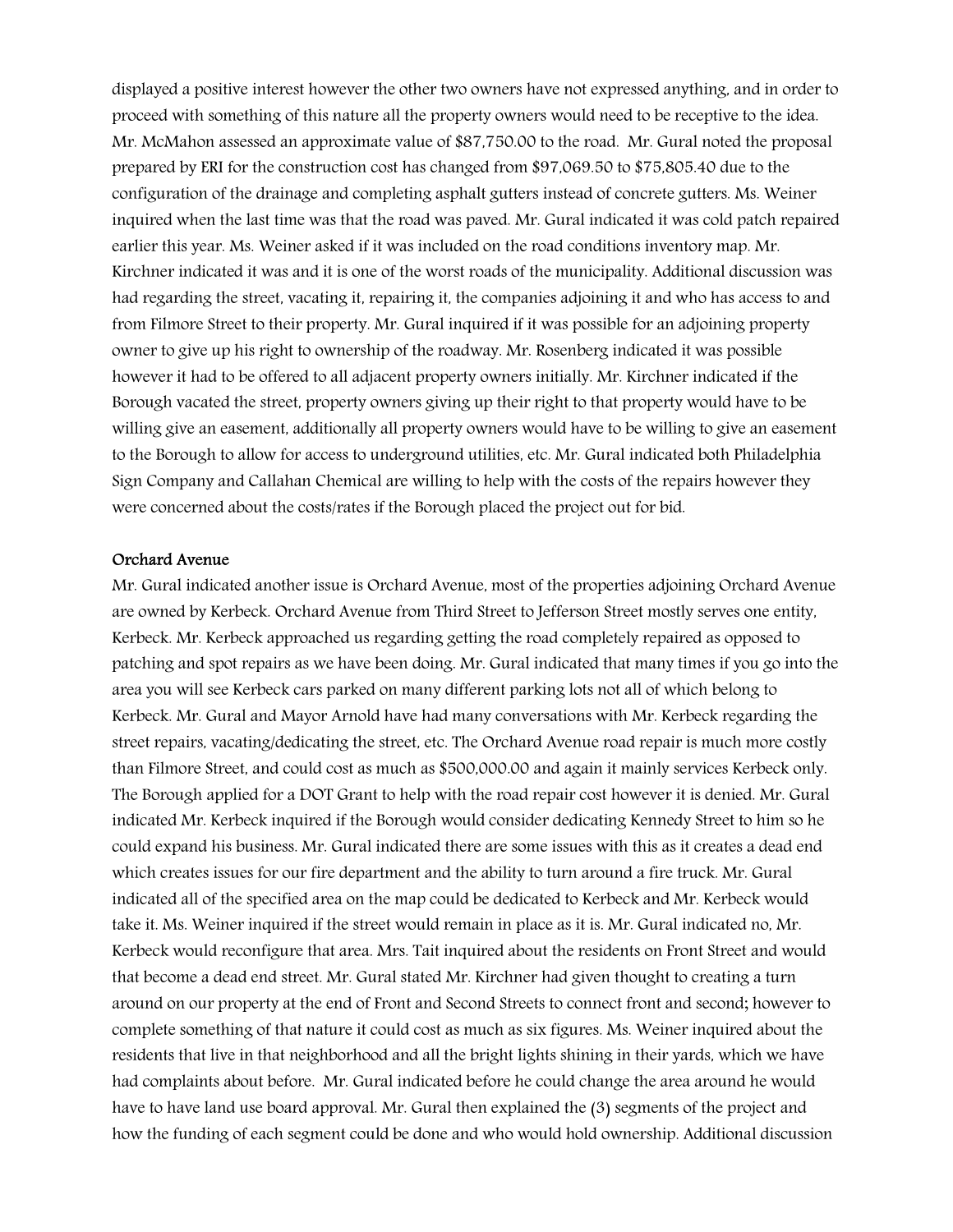was had regarding repairing the street and or dedicating it, also conversation was had regarding creating dead end streets and how it would affect or fire departments mobility on those streets. Ms. Weiner asked if the residents had been notified of what was being discussed and how they felt about it. Mr. Gural stated the residents had not been notified because, first it was being brought to council to get their thoughts and recommendations before moving forward. Mr. Gural stated this is not a decision which needs to be made today however we need move in some direction. Mr. Gural stated that if you go down to Evergreen Baptist Church you would see Kerbeck vehicles in their parking lot. Additional discussion was had and Mayor Arnold indicated maybe we might consider asking Mr. Kerbeck if he would consider Orchard Avenue from Front Street down to Jefferson, most of Kennedy Street, not the small portion of Third Street or the small portion on Second Street or Orchard Avenue between Front Street and W. Second Street, but it would including Orchard Avenue from Third Street to W Second Street, in the current condition without any improvements. Mrs. Tait indicated all the residents need to be aware of what is being considered. Mr. Rosenberg suggested we contact Mr. Kerbeck and ask him to give us ideas of his envisions for the area.

Mr. Rosenberg inquired if Borough Council considered making the Filmore Street Project a Bid Improvement District and or having a special tax assessment to repair the street and maintain the street and ownership. Mr. Gural indicated that those also could be an options. Mr. Gural indicated he would again reach out to the property owners.

#### Vacant and Abandoned Properties and Related Ordinances

Mr. Rosenberg stated he wanted to speak to our existing vacant ordinance, and the fees we charge owners of vacant properties, however indicated the governing body should address this conversation in executive session. Mr. Rosenberg stated this practice is the current subject of litigation and he would prefer to speak about it in closed session.

Mr. Rosenberg explained to Council why there is the need for an abandoned property ordinance. Mr. Rosenberg went on to explain the process for establishing the ordinance for abandoned properties and the steps required to actually place a property on said list. Mr. Rosenberg stated the official abandoned property ordinance is to create a list and appoint one or more public officers who would be charged with the responsibility of going through various criteria to determine if a property meets the technical definition of an abandoned property. If the property does meet that definition, the owner must be given notice. If the owner did not object it would be included on the abandoned property list. If the owner elects to fight the notification, then the owner has the right to a hearing and once that decision is made if the owner is not satisfied with it, the owner has the right to appeal. Mr. Rosenberg indicated there is not a lot of benefit to the abandoned property ordinance, however there is no downside to creating it. Mr. Rosenberg stated some benefits to the Borough are, you may hold a special tax sale for those particular properties and you can make the purchaser of the lien improve those properties. Once a property is listed on the abandoned property list, the Borough does not have to prove the property can be used for public purposes, it can exercise eminent domain and take it; however the owner always has the right to come back and redeem that property for the cost incurred by the Borough to improve it. Mr. Gural indicated there is no down side to doing this. Mr. Gural indicated the draft ordinance to create an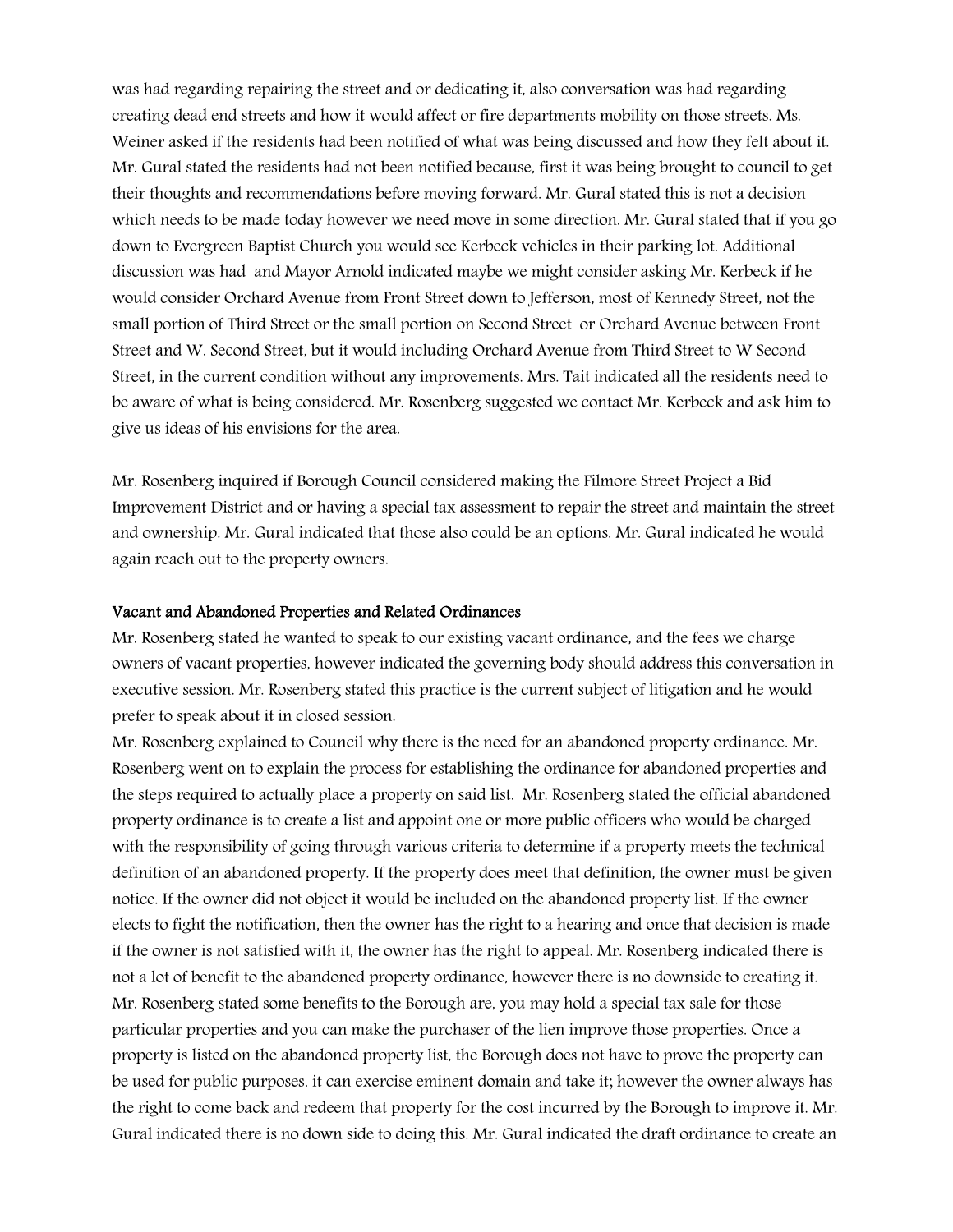Abandoned Property Ordinance and appoint said public officers will be sent to council next week for your review, and will be placed on the agenda for discussion at the next meeting.

Mr. Gural spoke to Council about our current vacant ordinance 2013-20, and he went over it with Council section by section so they could understand exactly how the ordinance currently reads and what we are tasked with currently enforcing. Extensive discussion was had regarding the definitions we currently have and how they apply. Keep in mind that vacant property fees follow the property not the owner was stated by Mrs. Tait. The current vacant property ordinance only applies to residential properties not commercial properties. Mr. Gural explained many of the issues we are facing with vacant properties is due to banks taking over properties, paying the taxes but doing nothing to maintain the property, additionally they shuffle the property around making it hard to know who is actually responsible for the property. Mr. Gural explained for a property to not be required to register as vacant, although no one is currently residing there, it must be actively marketed for sale and completely habitable. There was extensive discussion regarding the registration of properties and how people/investors trying to improve the properties and neighborhoods get caught up in our current ordinance. Much discussion was had regarding how fees are assessed to the properties and people having access to delinquent vacant properties fees without calling the Borough and their availability online as are taxes payments. Ms. Weiner indicated in the township she works, she can see all charges relating to a property, although she is not responsible for putting them into the system, she can see the charges that are due and anyone looking at the property online can see any outstanding charges. Mr. Gural indicated he would check into it. Mr. Gural indicated that the Borough has over 102 registered vacant properties currently and there are others which we are have not been notified of. This year we have collected \$146,000.00 in fees however there is still another 6 figures owed. Mr. Rosenberg stated our ordinance is about the standard in comparison to others he has seen. Mr. Gural indicated a willingness to establish a property maintenance/housing violation special court to only deal with property issues. Mr. Gural indicated the existing ordinance needs a lot of work and we are not unlike many municipalities all facing the same issues regarding vacant properties and property maintenance. Mr. Gural stated moving forward we will refer to this ordinance as the vacant property ordinance and remove the abandon property language from the ordinance. Mr. Rosenberg asked Mr. Gural if he could inquire to JIF about how they are handling these issues. Mr. Rosenberg indicated he would contact the NJ League of Municipalities to see how they are handling the vacant property ordinances and fees and would have more information for Council soon.

# Public Comments

Please state your name and address for the record. Council will give all comments appropriate consideration. Each citizen will be allotted up to five (5) minutes to speak, in order to allow everyone an opportunity to ask questions and express their opinions or concerns

Mr. Yetter made a motion to open the public portion. Mrs. Russell second the motion.

## At the call of the roll:

# All voted in favor of the motion